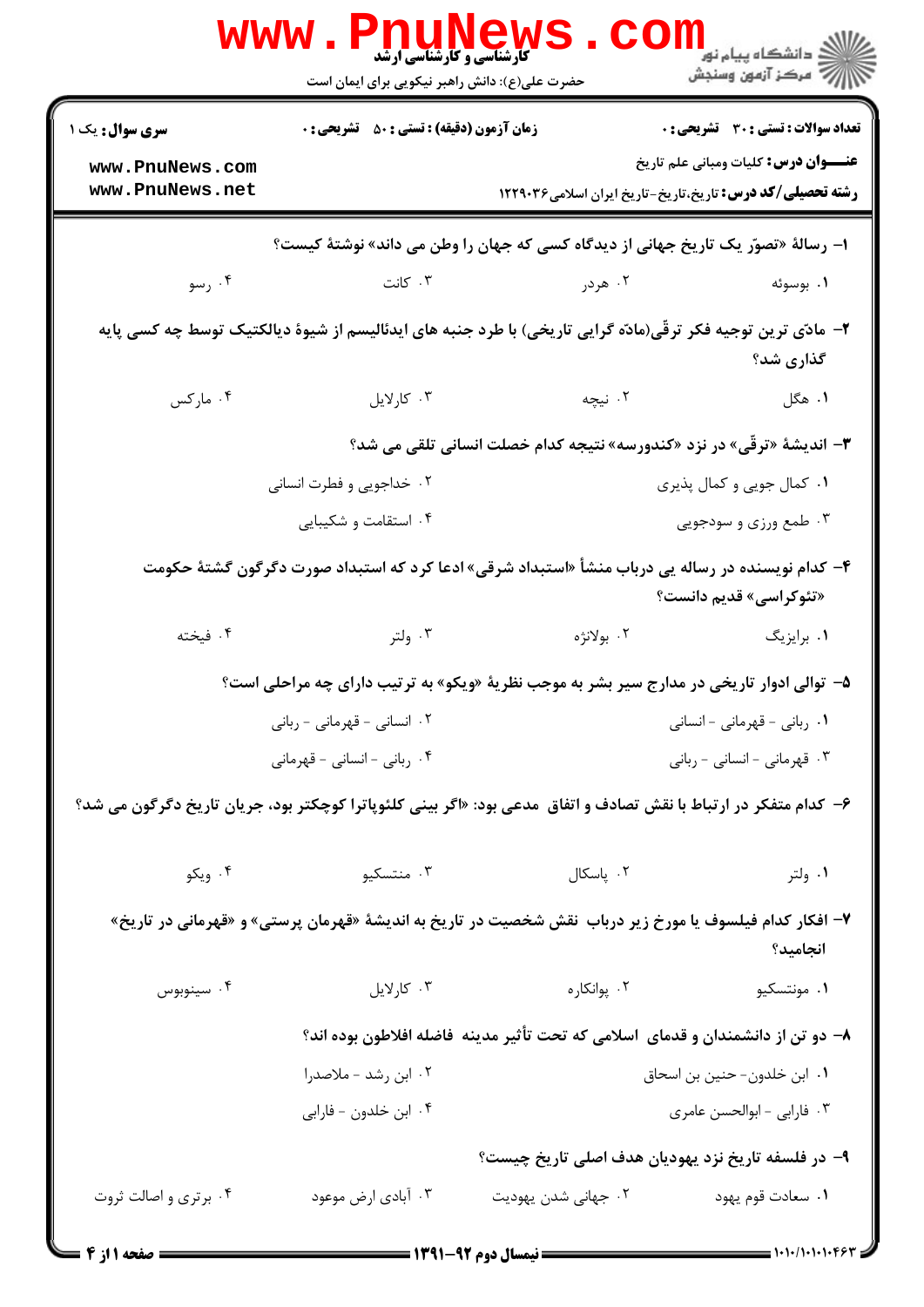|                                                                                           | <b>www.Pnun</b><br><b>کارشناسی و کارشناسی ارشد</b><br>حضرت علی(ع): دانش راهبر نیکویی برای ایمان است |                                                                                                                    | ر دانشگاه پيام نور ■<br>ار⊂ مرکز آزمون وسنجش                                                                                                                                                                                                                                                                                                                                                                          |  |
|-------------------------------------------------------------------------------------------|-----------------------------------------------------------------------------------------------------|--------------------------------------------------------------------------------------------------------------------|-----------------------------------------------------------------------------------------------------------------------------------------------------------------------------------------------------------------------------------------------------------------------------------------------------------------------------------------------------------------------------------------------------------------------|--|
| <b>سری سوال : ۱ یک</b>                                                                    | <b>زمان آزمون (دقیقه) : تستی : 50 ٪ تشریحی : 0</b>                                                  |                                                                                                                    | <b>تعداد سوالات : تستی : 30 ٪ تشریحی : 0</b>                                                                                                                                                                                                                                                                                                                                                                          |  |
| www.PnuNews.com<br>www.PnuNews.net                                                        |                                                                                                     | <b>رشته تحصیلی/کد درس:</b> تاریخ،تاریخ-تاریخ ایران اسلامی۱۲۲۹۰۳۶                                                   | <b>عنــــوان درس:</b> کلیات ومبانی علم تاریخ                                                                                                                                                                                                                                                                                                                                                                          |  |
|                                                                                           |                                                                                                     | ∙ا− قدیمی ترین نمونه یک ناکجاآباد(یوتوپیا)  در اروپای بعداز قرون وسطی با تأثیر از مدینه فاضله افلاطون توسط این شخص | به جهان عرضه شد؟                                                                                                                                                                                                                                                                                                                                                                                                      |  |
| ۰۴ سن سيمون                                                                               | ۰۳ ویلیام موریس                                                                                     | ۰۲ تامس مور                                                                                                        | ٠١. كامپانلا                                                                                                                                                                                                                                                                                                                                                                                                          |  |
|                                                                                           |                                                                                                     | 11- رساله شهر خدا که در قرون وسطی در دفاع از فلسفه مسیحیت ارائه شد ، اثر چه کسی بود؟                               |                                                                                                                                                                                                                                                                                                                                                                                                                       |  |
| ۰۴ افلاطون                                                                                | ۰۳ فرانسیس بیکن                                                                                     | ۰۲ فارابی                                                                                                          | ۰۱ اگوستين                                                                                                                                                                                                                                                                                                                                                                                                            |  |
|                                                                                           |                                                                                                     | ۱۲– اولین اقدام علمی برای شناخت گذشتهٔ باستانی ایران حدود سال ۱۷۷۱ میلادی توسط چه کسی صورت گرفت؟                   |                                                                                                                                                                                                                                                                                                                                                                                                                       |  |
| ۰۴ دارمستتر                                                                               | ۰۳ انکتيل دوپرون                                                                                    | ۰۲ جان ملکم                                                                                                        | ٠١. رالينسون                                                                                                                                                                                                                                                                                                                                                                                                          |  |
|                                                                                           |                                                                                                     | <b>۱۳</b> - کشفیات «دو سارزک» فرانسوی در محلی به نام «تلو» وجود چه تمدنی را ثابت کرد؟                              |                                                                                                                                                                                                                                                                                                                                                                                                                       |  |
| ۰۴ سومری                                                                                  | ۰۳ لولوبی                                                                                           | ۰۲ آشوری                                                                                                           | ۰۱ بابلی                                                                                                                                                                                                                                                                                                                                                                                                              |  |
|                                                                                           |                                                                                                     | ۱۴– برای تنظیم جدول های انساب و سلسله های ترتیب پادشاهان کدام منابع اهمیت بیشتری دارند؟                            |                                                                                                                                                                                                                                                                                                                                                                                                                       |  |
|                                                                                           | ۰۲ نسخ خطی - اسناد تاریخی                                                                           |                                                                                                                    | ۰۱ تاریخ های عمومی - تراجم احوال                                                                                                                                                                                                                                                                                                                                                                                      |  |
| ۴. سکّه ها - کتیبه های تاریخی                                                             |                                                                                                     | ۰۳ سنن نامگذاری - سیره نویسی                                                                                       |                                                                                                                                                                                                                                                                                                                                                                                                                       |  |
|                                                                                           |                                                                                                     | ۱۵– در بین گزینه های زیر کدام یک در جعل و انتحال اسناد عامل مهمتری است؟                                            |                                                                                                                                                                                                                                                                                                                                                                                                                       |  |
| ۰۲ غرض ورزي و تعصب                                                                        |                                                                                                     | ۰۱ نسیان و اشتباه                                                                                                  |                                                                                                                                                                                                                                                                                                                                                                                                                       |  |
| ۰۴ طمع ورزی و سودجویی                                                                     |                                                                                                     | ۰۳ عدم تخصص و کم دانشی                                                                                             |                                                                                                                                                                                                                                                                                                                                                                                                                       |  |
|                                                                                           |                                                                                                     | ۱۶– نوشته های «آگاثیاس» و «کتزیاس» در مورد ایران چه مشابهتی با آثاری مانند «جامع التواریخ رشیدی» و «ظفرنامه یزدی»  | دارد؟                                                                                                                                                                                                                                                                                                                                                                                                                 |  |
|                                                                                           | ۰۲ استفاده از اسناد اداری و درباری                                                                  |                                                                                                                    | ۰۱ تحلیل علمی رویدادهای تاریخی                                                                                                                                                                                                                                                                                                                                                                                        |  |
|                                                                                           | ۰۴ استناد به مشاهدات عینی مورخ                                                                      | ۰۳ بهره گیری از آثار مورخان متعدد                                                                                  |                                                                                                                                                                                                                                                                                                                                                                                                                       |  |
|                                                                                           |                                                                                                     | ۱۷–  «ابوبکر خطیب» مورخ عهد عباسی با تکیه بر چه اصلی ادعای معافیت یهودیان خیبر برای پرداخت جزیه توسط پیامبر(ص)     | را غیر واقعی دانست؟                                                                                                                                                                                                                                                                                                                                                                                                   |  |
|                                                                                           | ۰۲ رجوع به منابع دست اول                                                                            |                                                                                                                    | ۰۱ تأمل در نقد خارجي اسناد                                                                                                                                                                                                                                                                                                                                                                                            |  |
|                                                                                           | ۰۴ اهمیت شایعات و منابع شفاهی                                                                       | ۰۳ اصل ترجیح خبر متواتر                                                                                            |                                                                                                                                                                                                                                                                                                                                                                                                                       |  |
| ۱۸– در گذشته قدرت مذهبی و سنتی مراجع، مورخان را غالباً به قبول کدام گزینه وادار کرده است؟ |                                                                                                     |                                                                                                                    |                                                                                                                                                                                                                                                                                                                                                                                                                       |  |
| ۰۴ تعبیرات و روایات                                                                       | ۰۳ ترجیحات و مستندات                                                                                | ۰۲ متواترات و شایعات                                                                                               | ۰۱ مستندات و مکتوبات                                                                                                                                                                                                                                                                                                                                                                                                  |  |
| <b>: صفحه 2 از 4 =</b>                                                                    |                                                                                                     |                                                                                                                    | $\frac{1}{1-\frac{1}{1-\frac{1}{1-\frac{1}{1-\frac{1}{1-\frac{1}{1-\frac{1}{1-\frac{1}{1-\frac{1}{1-\frac{1}{1-\frac{1}{1-\frac{1}{1-\frac{1}{1-\frac{1}{1-\frac{1}{1-\frac{1}{1-\frac{1}{1-\frac{1}{1-\frac{1}{1-\frac{1}{1-\frac{1}{1-\frac{1}{1-\frac{1}{1-\frac{1}{1-\frac{1}{1-\frac{1}{1-\frac{1}{1-\frac{1}{1-\frac{1}{1-\frac{1}{1-\frac{1}{1-\frac{1}{1-\frac{1}{1-\frac{1}{1-\frac{1}{1-\frac{1}{1-\frac{1$ |  |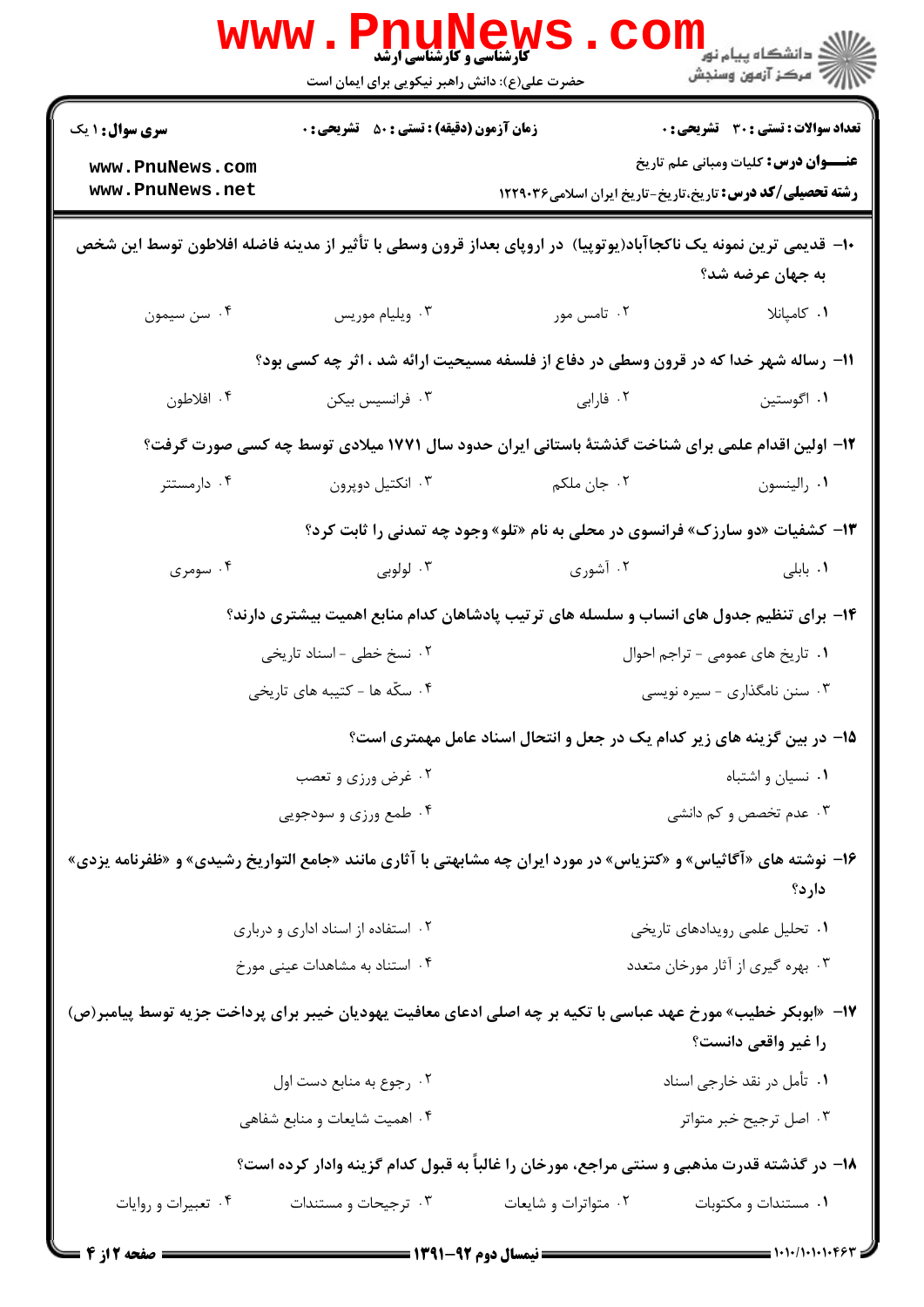| <b>WWW</b>                                                                                                                                                                              | PHUN<br><b>کارشناسی و کارشناسی ارشد</b><br>حضرت علی(ع): دانش راهبر نیکویی برای ایمان است | ews                                                                                                                   | لاد دانشگاه پيام نور <mark>-</mark><br>الا مرکز آزمون وسنجش |  |
|-----------------------------------------------------------------------------------------------------------------------------------------------------------------------------------------|------------------------------------------------------------------------------------------|-----------------------------------------------------------------------------------------------------------------------|-------------------------------------------------------------|--|
| <b>سری سوال : ۱ یک</b>                                                                                                                                                                  | <b>زمان آزمون (دقیقه) : تستی : 50 ٪ تشریحی : 0</b>                                       |                                                                                                                       | <b>تعداد سوالات : تستی : 30 ٪ تشریحی : 0</b>                |  |
| www.PnuNews.com                                                                                                                                                                         |                                                                                          |                                                                                                                       | <b>عنـــوان درس:</b> کلیات ومبانی علم تاریخ                 |  |
| www.PnuNews.net                                                                                                                                                                         |                                                                                          | <b>رشته تحصیلی/کد درس:</b> تاریخ،تاریخ-تاریخ ایران اسلامی۱۲۲۹۰۳۶                                                      |                                                             |  |
|                                                                                                                                                                                         |                                                                                          | ۱۹- چنانچه مورخ در قیاس و استدلال تاریخی افراط کند، کدام گزینه زیر در تحلیل های تاریخی روی می دهد؟                    |                                                             |  |
| ۰۲ استدلال تاریخی جای خودرابه عصبیت شخصی می دهد                                                                                                                                         |                                                                                          | ۰۱ فاصله روایت تاریخی و استنباط تاریخی کاسـته می شود                                                                  |                                                             |  |
| ۰۴ موجب غفلت مورخ از رابطه علت و معلولی می گردد                                                                                                                                         |                                                                                          | ۰۳ بین حقیقت تاریخی و واقعیت تاریخی فاصله می افتد                                                                     |                                                             |  |
|                                                                                                                                                                                         |                                                                                          | +۲- در صورتی که دو یا چند خبر با هم تعارض داشته باشند، مورخ باید به کدام یک از گزینه های زیر توجه کند؟                |                                                             |  |
| ۰۴ تواتر - تبيين                                                                                                                                                                        | ۰۳ تشابه - تصحيح                                                                         | ۰۲ تسامح - تفسیر                                                                                                      | ٠١ تعادل- ترجيح                                             |  |
| ـ11− این جملات از گفته های این  نویسنده است: «قریحهٔ بدون ضابطه کمتر از ضابطهٔ بدون قریحه به علم لطمه نمی زند» ، «<br>تاریخ ، کمتر از هر علم دیگرفقدان ضابطه را می تواند تحمل می کند» ؟ |                                                                                          |                                                                                                                       |                                                             |  |
| ۰۴ اشتفن تسوایک                                                                                                                                                                         | ۰۳ ارنست برنهایم                                                                         | ۰۲ گئورک وايتس                                                                                                        | ۰۱ ماکس وبر                                                 |  |
| <b>۲۲</b> – استفاده از چه شیوه ای موجب کاهش اعتبار علمی آثار «ارنست رنان» گردیده است؟                                                                                                   |                                                                                          |                                                                                                                       |                                                             |  |
| ۰۲ توجه به تأویل و تعمیم                                                                                                                                                                |                                                                                          | ۰۱ استفاده از روایت بدون نقد                                                                                          |                                                             |  |
| ۰۴ توجه به مبادی فلسفی                                                                                                                                                                  |                                                                                          | ۰۳ طرفداری از مسیحیت                                                                                                  |                                                             |  |
|                                                                                                                                                                                         |                                                                                          | 4۳- «لئوپولد فون رانکه» به دلیل رعایت کدام یک از ویژگی های زیردرآثار خود اساس تاریخ را به عنوان علم در اروپا پی ریزی  |                                                             |  |
| ۰۲ تألیف فرهنگ های تراجم و احوال                                                                                                                                                        |                                                                                          | ۰۱ نقد منابع تاریخی و دوری از پیش داوری                                                                               |                                                             |  |
| ۰۴ امانت داري در نقل وقايع تاريخي                                                                                                                                                       |                                                                                          | ۰۳ توجه به وضع طبقات پایین جامعه                                                                                      |                                                             |  |
|                                                                                                                                                                                         |                                                                                          | ۲۴– کدام مورخ در سال ۱۷۹۳م. با اندیشیدن دربارهٔ انقلاب فرانسه ً و همجوشی و همدردی با تاریخ ، ظهور ناپلئون را پیش بینی | کرد؟                                                        |  |
| ۰۴ کانت                                                                                                                                                                                 | ۰۳ شیلر                                                                                  | ۰۲ گیبون                                                                                                              | ۰۱ ولتر                                                     |  |
|                                                                                                                                                                                         |                                                                                          | ۲۵- «دیوید هیوم» برای نوشتن «تاریخ بریتانیای کبیر» از چه شیوه نوینی در تاریخ نگاری استفاده کرده است؟                  |                                                             |  |
| ۰۲ بزرگ نمایی پیروزی های انگلستان                                                                                                                                                       |                                                                                          | ٠١ توجيه حوادث با علت هاى معقول                                                                                       |                                                             |  |
| ۰۴ استناد به همه منابع ومآخذ تاريخي                                                                                                                                                     |                                                                                          | ۰۳ مقایسه رویدادهای انگلیس و فرانسه                                                                                   |                                                             |  |
| <b>۲۶</b> - «بندتو کروچه» کدام یک از افراد زیر را ارسطوی تاریخ نگاری می داند؟                                                                                                           |                                                                                          |                                                                                                                       |                                                             |  |
| ۰۴ پولی بیوس                                                                                                                                                                            | ۰۳ توسیدید                                                                               | ۰۲ گزنفون                                                                                                             | ۰۱ هرودت                                                    |  |
|                                                                                                                                                                                         |                                                                                          |                                                                                                                       |                                                             |  |